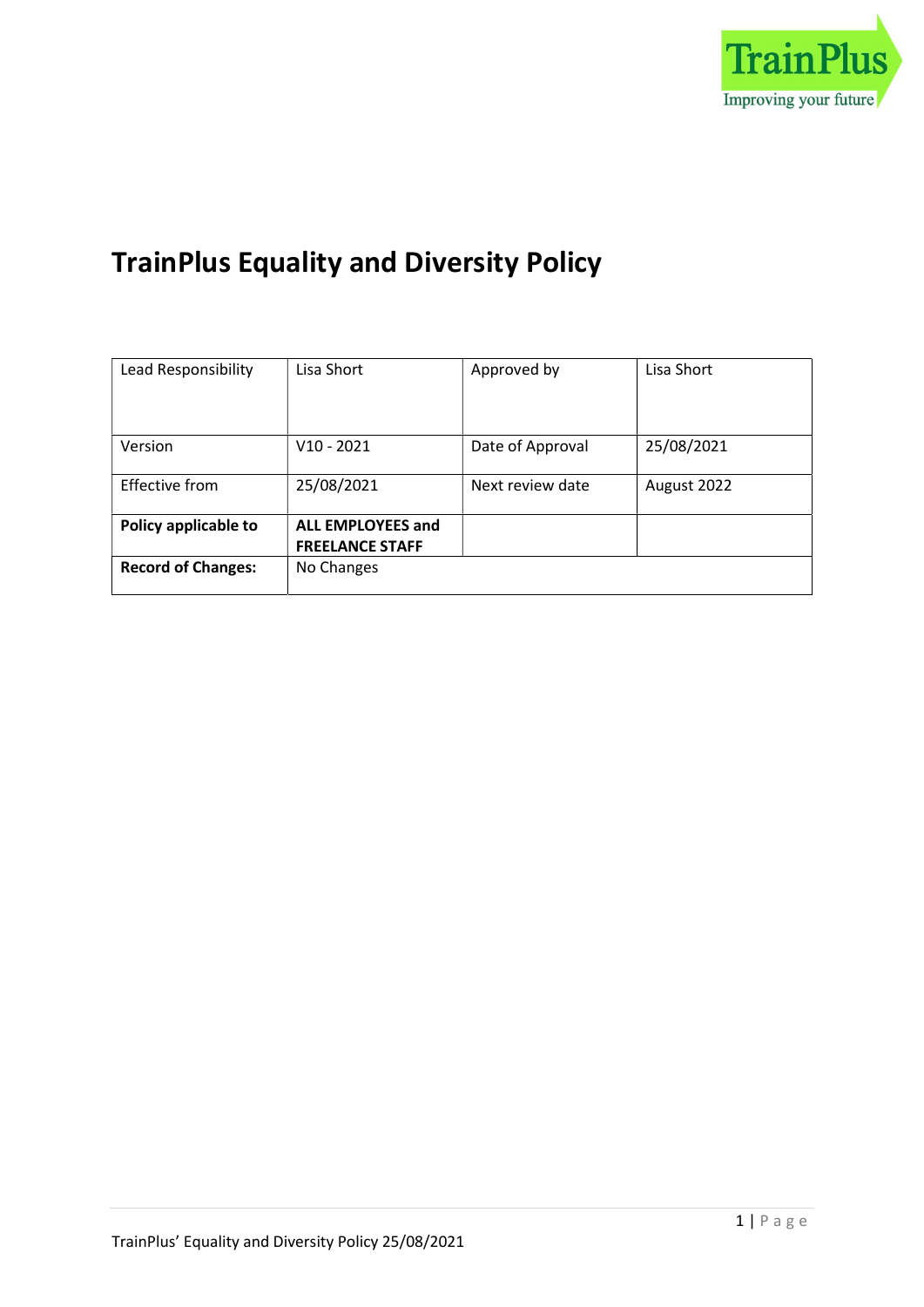

# EQUALITY AND DIVERSITY POLICY

## 1. Underlying principle

Everyone is different and has something unique to offer. At TrainPlus Ltd we respect and understand these differences and endeavour to make the most of everyone's talents.

Valuing, respecting, and promoting the rights, responsibilities, and dignity of individuals within all our professional activities and relationships.

Equality of educational opportunity based on merit, irrespective of background, beliefs, and socio-economic context.

#### 2. Definitions

Diversity is about understanding, recognising, respecting, and valuing differences.

Equality is about managing differences so that everyone has equality of opportunity through a fair and consistent approach to the application of rules, policies, and procedures. We recognise that sometimes this will mean treating people differently. This commitment is relevant to all we do, how we manage ourselves and how we deliver our services.

We will promote equality and diversity across all areas. Our Vision pledges state: We aim to be a fair, unbiased, and professional service Our priority is to meet customers' needs We are committed to and promote equality and diversity We are proud of our staff, respect their views and invest in helping them meet their potential At all times we are accountable for our performance We are one organisation, no matter where we are based or what job we do

#### 3. Summary statement

We will not tolerate discrimination because of a protected characteristic, these are Age, Race, Sex, Gender Reassignment, Disability, Sexual Orientation, religion or Belief, Pregnancy or Maternity and Civil Partnership or Marriage We will also not discriminate because of working patterns or trade union membership nor will we tolerate harassment or bullying on these or any other grounds.

We are fully committed to and undertaking action on the duties placed upon us under the Equality Act 2010 and other forms of legislation that combat discrimination and promote equality and diversity.

We will ensure that everyone in TrainPlus Ltd is respected and can give their best, irrespective of who they are or what job they do.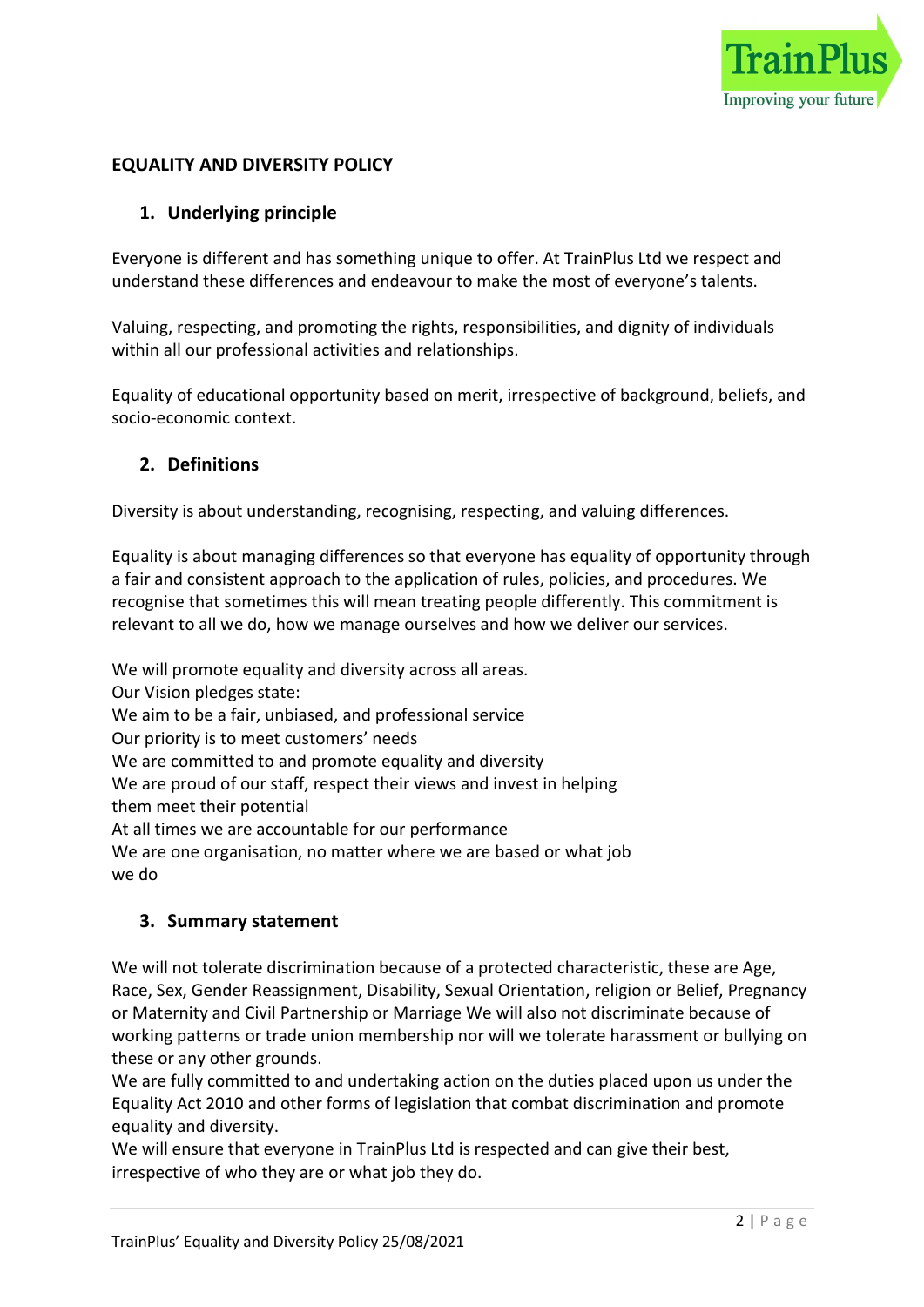

We will work hard to ensure that our services are accessible to a diverse community.

## 4. Leadership and management

The Board takes overall responsibility for the development of equality and diversity, leads by example, and ensures that progress is reviewed, and further actions instigated as necessary.

All TrainPlus leaders and managers at all levels will demonstrate their commitment to promoting equality and diversity, and take responsibility for progress, and all staff have personal responsibilities to treat everyone with respect, consideration and without prejudice and to promote the same levels of behaviour in colleagues.

## 5. Indicators of success

Leaders and managers visibly:

- Challenge unacceptable behaviours and create a climate where complaints can be raised without the fear of reprisal.
- Take firm action where unfairness or inconsistency exists.
- Encourage and support diversity within their teams.
- Demonstrate and promote considerate and fair behaviour.
- Treat staff with dignity and respect and recognise and value individual skills and contributions.
- Demonstrate through words and actions that diversity is an integral part of meeting the business priorities.
- Create an environment in which staff can identify and share good practice, celebrate success, and encourage positive attitudes towards diversity.
- Comply fully with Management and Leadership National Occupational Standards relating to Equality and Diversity.

#### 6. Accessibility of our services

We will continue to review service provision to ensure accessibility for all, and that inadvertent discrimination against any community does not arise.

The starting point for such a review is to carry out equality impact assessments to identify and tackle any unintentional discrimination we may find in the provision of our services to customers, stakeholders, or staff.

This should lead us to consider the language we use and how we communicate information, along with the accessibility of our buildings.

We are committed to reach the position where with everything we do equality and diversity considerations are built in from the beginning. To do this we will need to understand the different and diverse requirements of our customers and of our staff and to involve them in the planning stages of new initiatives.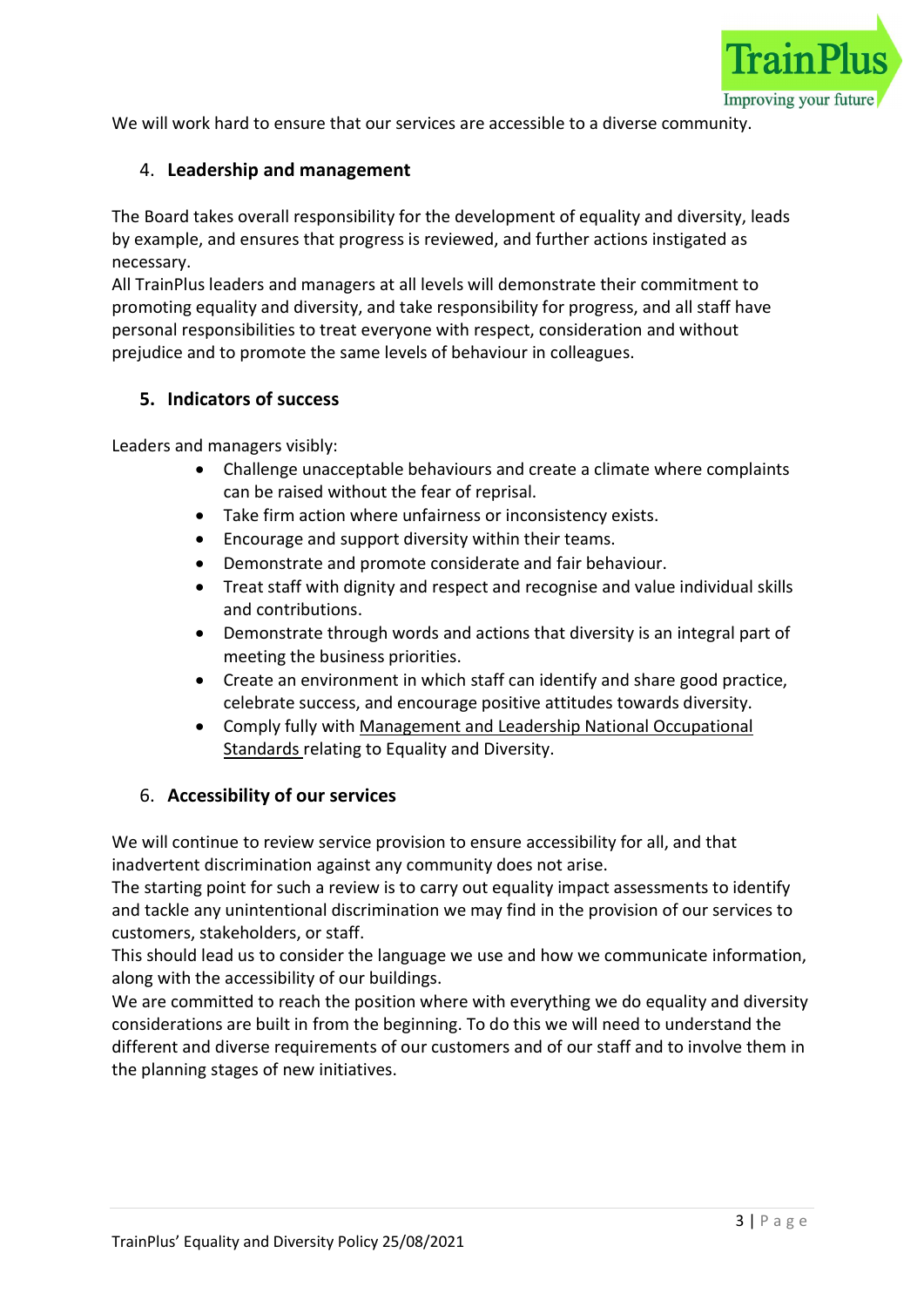

# 7. Communication

We will ensure that this policy is accessible and understood by all staff in TrainPlus by implementing a mandatory Equality and Diversity annual training event. The understanding of this is then reviewed in supervision.

Getting our message across successfully means all staff will:

- Be aware of TrainPlus policies on equality & diversity.
- Understand the benefit of valuing diversity and how this impacts on the work of TrainPlus.
- Have a greater awareness of the value of more inclusive communication.
- Understand their own role in promoting equality and diversity.
- Be aware of their legal responsibilities under current equality legislation.
- Set clear rules regarding how people should be treated.
- Challenge any negative attitudes.
- Treat all staff and students fairly and equally.
- Create an all-inclusive culture for staff and students.
- Avoid stereotypes in examples and resources.
- Use resources with multicultural themes.
- Actively promote multiculturalism in lessons.
- Plan lessons that reflect the diversity of the classroom.
- Ensure all students have equal access to opportunities and participation.
- Make sure that learning materials do not discriminate against anyone and are adapted where necessary, e.g. large print or audio tape format.
- Use a variety of teaching methods.
- Use a variety of assessment methods.
- Ensure policies and procedures don't discriminate against anyone.

Senior managers will discuss these messages at team meetings

Each student will be given a student handbook which contains our Equality and Diversity Policy (this will be given in both hard copy and available electronically within each student's wellbeing folder in their portfolio).

Equality and Diversity is incorporated into student Induction Training.

Students understanding of this is then reviewed at regular progress review meetings.

Our customers will be able to access the policy on our website: https://www.trainplus.co.uk/